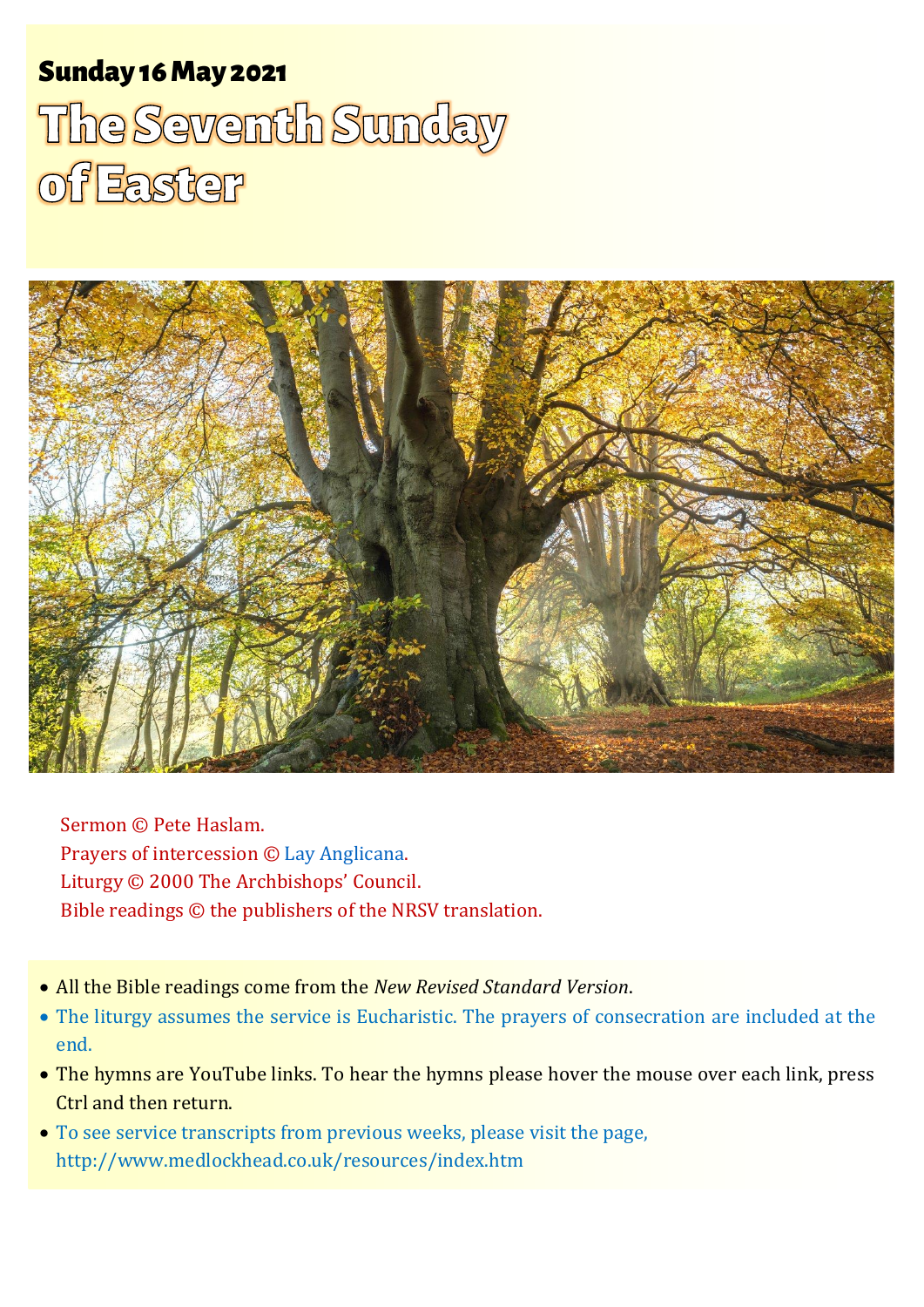# **Introduction and welcome**

HYMN 1 **[One Church, one faith, one Lord](https://www.youtube.com/watch?v=esJ7WWqG-dI&t=28s)** (click on this link to hear the hymn)

# **The Welcome**

In the name of the Father, and of the Son, and of the Holy Spirit

All **Amen.**

The Lord be with you

### All **And also with you.**

Alleluia! Christ is risen!

All **He is risen indeed! Alleluia**

# **The Preparation**

All **Almighty God, to whom all hearts are open, all desires known, and from whom no secrets are hidden: cleanse the thoughts of our hearts by the inspiration of your Holy Spirit, that we may perfectly love you, and worthily magnify your holy name; through Christ our Lord. Amen.**

Our Lord Jesus Christ said: The first commandment is this: 'Hear, O Israel, the Lord our God is the only Lord. You shall love the Lord your God with all your heart, with all your soul, with all your mind, and with all your strength.'

And the second is this: 'Love your neighbour as yourself.' There is no other commandment greater than these.

On these two commandments hang all the law and the prophets.

### All **Amen. Lord, have mercy.**

God so loved the world that he gave his only Son Jesus Christ to save us from our sins, to be our advocate in heaven, and to bring us to eternal life. Therefore, let us confess our sins in penitence and faith, firmly resolved to keep God's commandments and to live in love and peace with all.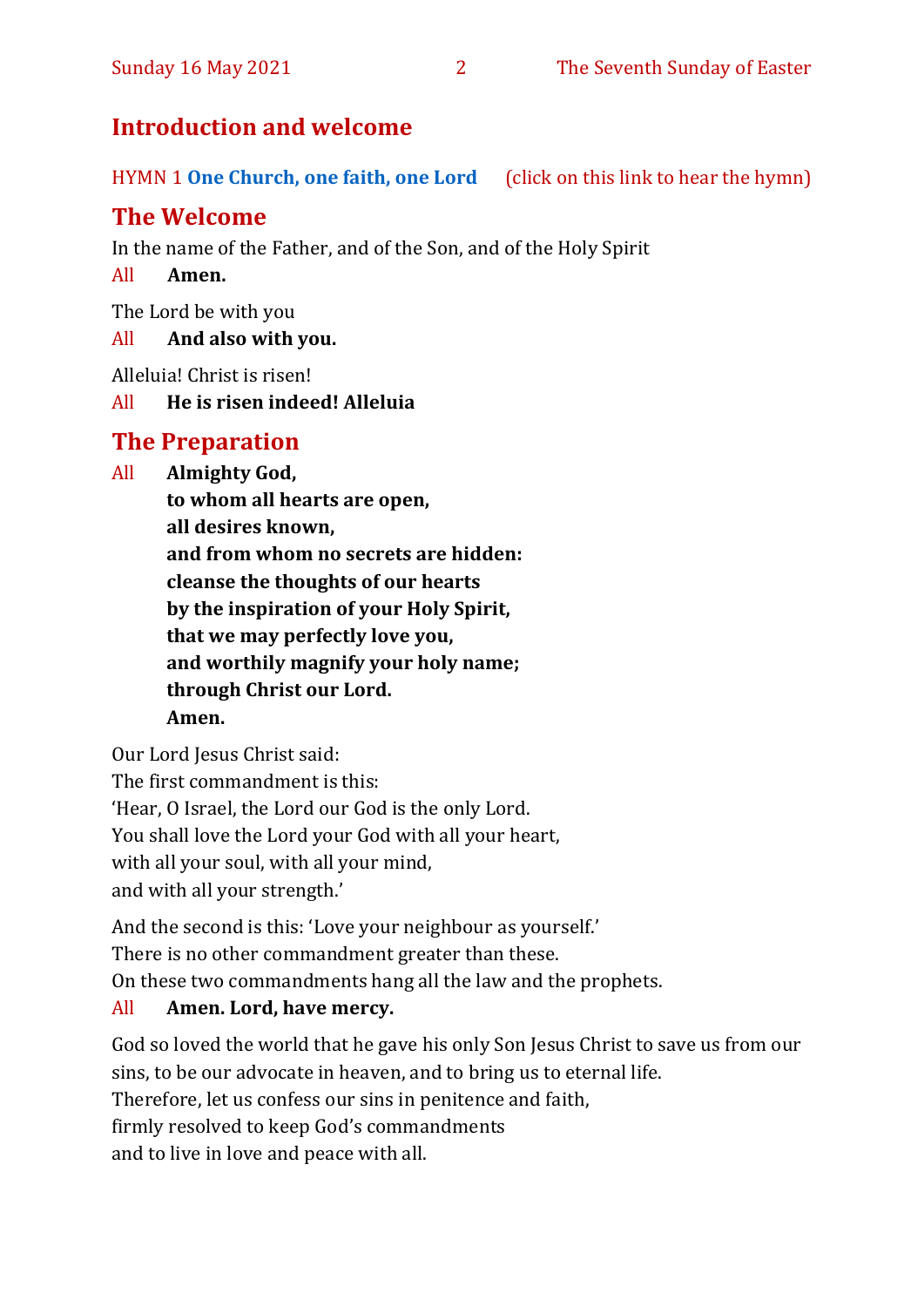All **Almighty God, our heavenly Father, we have sinned against you and against our neighbour in thought and word and deed, through negligence, through weakness, through our own deliberate fault. We are truly sorry and repent of all our sins. For the sake of your Son Jesus Christ, who died for us, forgive us all that is past and grant that we may serve you in newness of life to the glory of your name. Amen.**

Almighty God,

who forgives all who truly repent, have mercy upon you, pardon and deliver you from all your sins, confirm and strengthen you in all goodness, and keep you in life eternal; through Jesus Christ our Lord. All **Amen.**

# **The Gloria**

This version of the Gloria is sung to the tune of '**[Cwm Rhondda](https://www.youtube.com/watch?v=l71MLQ22dIk)**'.

All **Glory be to God in Heaven, Songs of joy and peace we bring, Thankful hearts and voices raising, To creation's Lord we sing. Lord we thank you, Lord we praise you, Glory be to God our King: Glory be to God our King. Lamb of God, who on our shoulders, Bore the load of this world's sin; Only Son of God the Father, You have brought us peace within. Lord, have mercy, Christ have mercy,**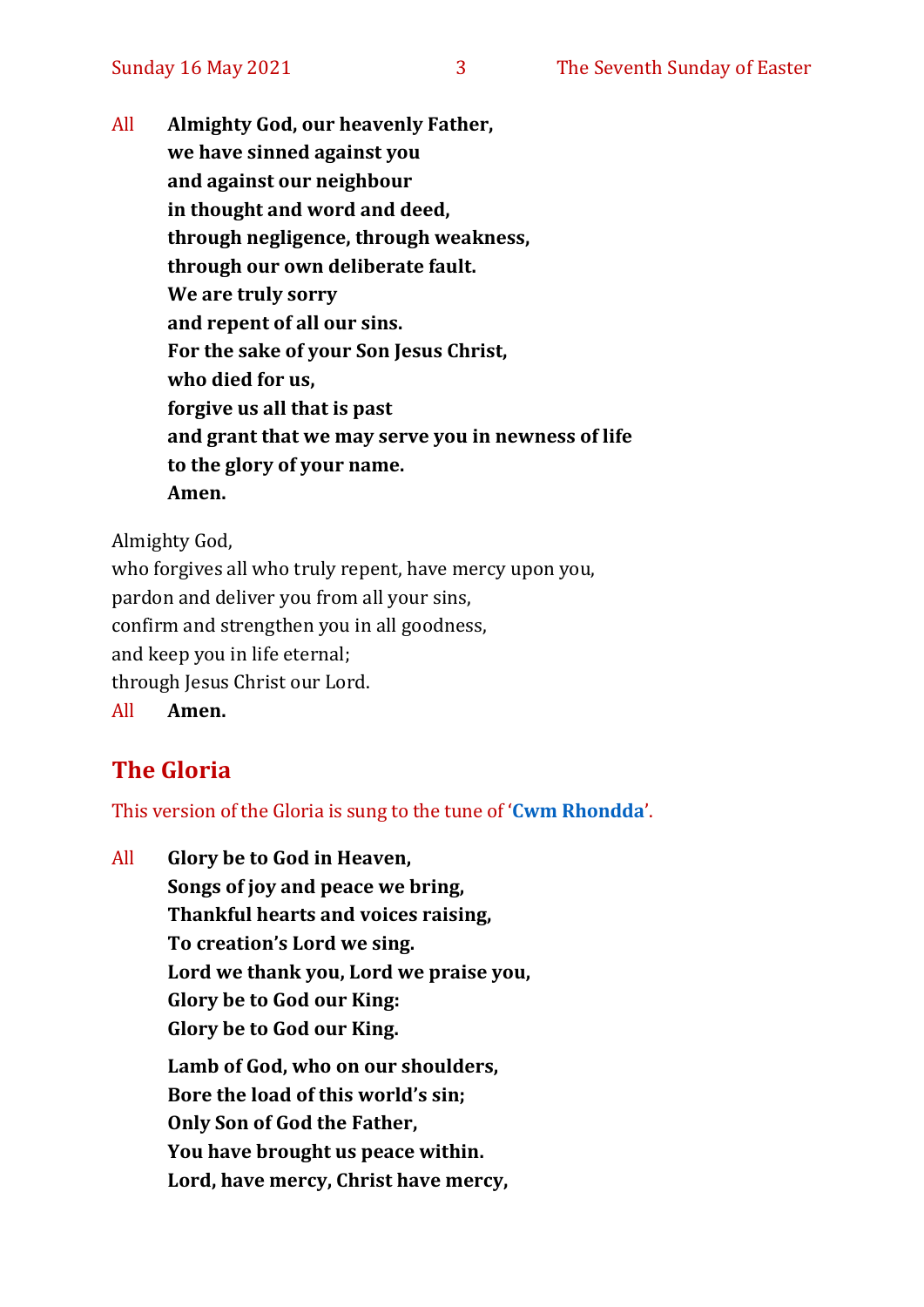**Now your glorious reign begin: Now your glorious reign begin.**

**You O Son of God are Holy, You we praise with one accord. None in heav'n or earth is like you, Only you are Christ the Lord. With the Father and the Spirit, Ever worshipped and adored: Ever worshipped and adored.**

### **The Collect for the Seventh Sunday of Easter**

Risen, ascended Lord, as we rejoice at your triumph, fill your Church on earth with power and compassion, that all who are estranged by sin may find forgiveness and know your peace, to the glory of God the Father.

All **Amen.**

### **First reading**

A reading from the Acts of the Apostles

Peter stood up among the believers (together the crowd numbered about one hundred and twenty people) and said, 'Friends, the scripture had to be fulfilled, which the Holy Spirit through David foretold concerning Judas, who became a guide for those who arrested Jesus—for he was numbered among us and was allotted his share in this ministry.'

So one of the men who have accompanied us throughout the time that the Lord Jesus went in and out among us, beginning from the baptism of John until the day when he was taken up from us—one of these must become a witness with us to his resurrection.' So they proposed two, Joseph called Barsabbas, who was also known as Justus, and Matthias. Then they prayed and said, 'Lord, you know everyone's heart. Show us which one of these two you have chosen to take the place in this ministry and apostleship from which Judas turned aside to go to his own place.' And they cast lots for them, and the lot fell on Matthias; and he was added to the eleven apostles. *Acts 1:15–17, 21–16*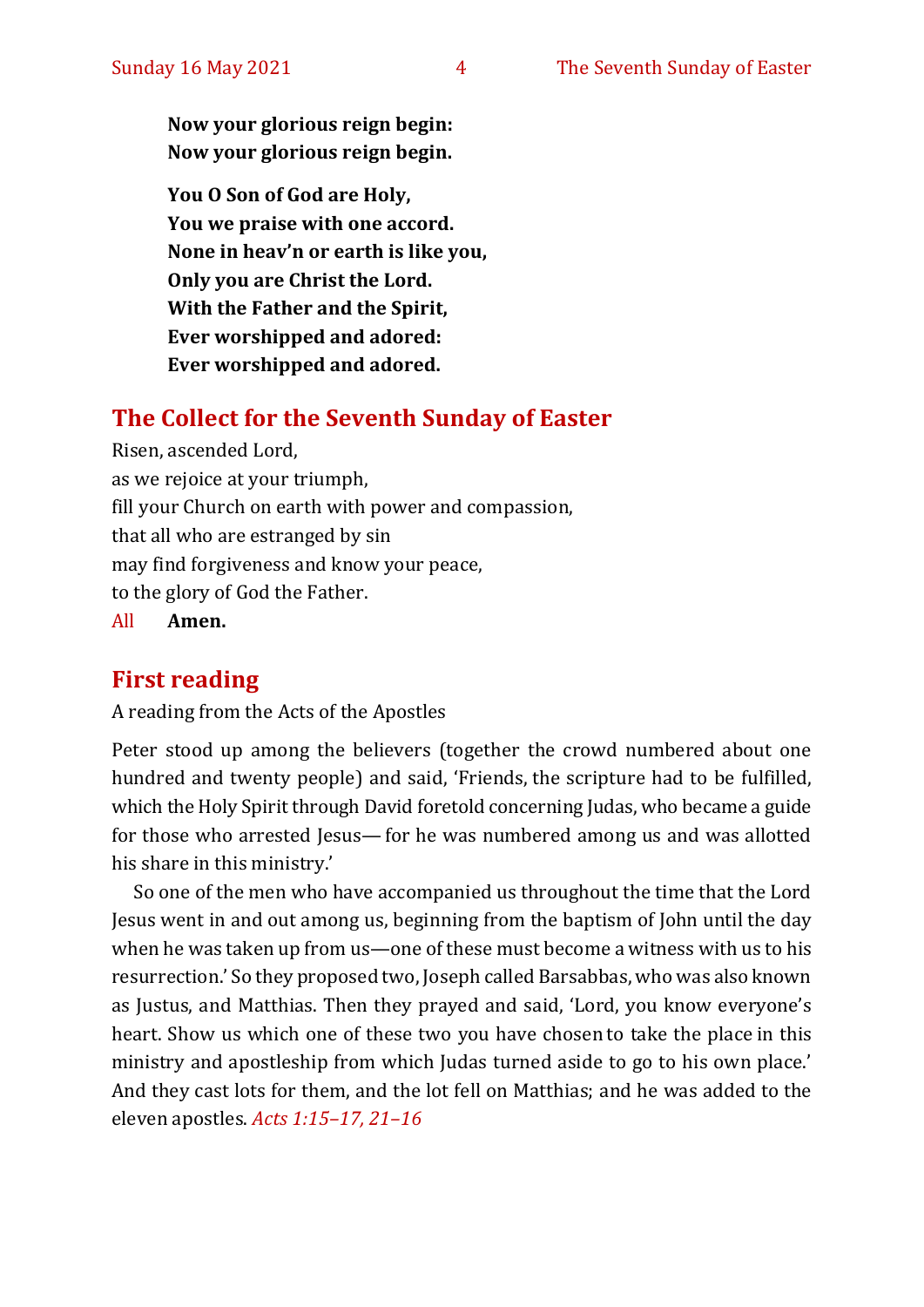This is the Word of the Lord

All **Thanks be to God.**

# **Second reading**

A reading from the Third Letter of St John

If we receive human testimony, the testimony of God is greater; for this is the testimony of God that he has testified to his Son. Those who believe in the Son of God have the testimony in their hearts. Those who do not believe in God have made him a liar by not believing in the testimony that God has given concerning his Son. And this is the testimony: God gave us eternal life, and this life is in his Son. Whoever has the Son has life; whoever does not have the Son of God does not have life.

I write these things to you who believe in the name of the Son of God, so that you may know that you have eternal life. *1 John 5:9–13*

This is the Word of the Lord

All **Thanks be to God.**

HYMN 2 **[My Jesus, my saviour](https://www.youtube.com/watch?v=mqSQvoinDE4)** (please click on this link to hear the hymn)

# **Gospel reading**

Hear the Gospel of our Lord Jesus Christ according to John

### All **Glory to you O Lord.**

Jesus said, '[My disciples] do not belong to the world, just as I do not belong to the world. Sanctify them in the truth; your word is truth. As you have sent me into the world, so I have sent them into the world. And for their sakes I sanctify myself, so that they also may be sanctified in truth. *John 17:16–19*

This is the Gospel of the Lord

All **Praise to you O Christ.** 

### **Sermon**

The Acts of the Apostles, the first works of Church history, was not written simply to remind us of what happened to the early church and when they happened. These events were preserved because they shed some light on ways that the Church can faithfully respond to its ever-changing circumstances. So what we have in the Acts of the Apostles is not only a recital about the past, but a guide book to the future. This is certainly the case with the story set before us on this final Sunday of the Easter Season. This story fits the pattern of crisis and response.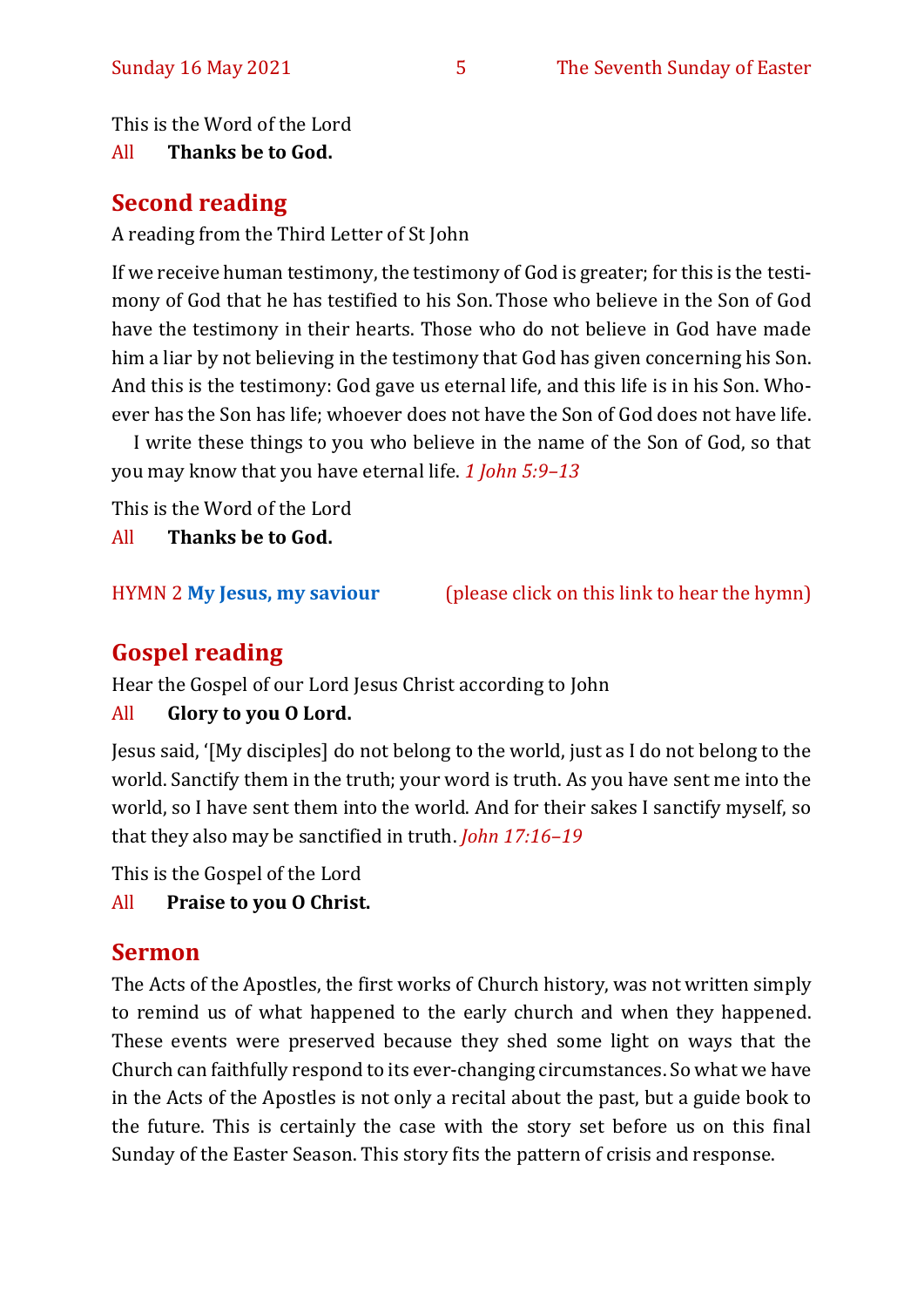What's the crisis? The death of Judas and the vacancy this leaves in the number of the twelve. A full complement of twelve disciples is considered of vital importance, not as a practical matter, but as a reminder of Israel's' twelve tribes and the twelve patriarchs for whom they are named. The claim of the Christian community is that it is a new and reformed Israel. Having its own dozen patriarchs are, at that time, an important part of its claim.

What's the response? Matthias is elected to fill the empty place, thereby restoring the apostolic group to their full strength of twelve. We have here a foundation text for the idea of apostolic succession, in other words, the Church in every age as a community in continuity with the earliest disciples.

But something more is happening here. We have a crisis and response pattern that can be applied to numerous circumstances in the life of a Christian community. Consider how it might have happened otherwise. Judas betrays Jesus, then later dies (apparently by his own hand). A space is empty among the twelve. The early Christian community, a group of some 120 people, could respond differently than they do. They could spend their time preoccupied with the failures of Judas. They could fragment into parties that would eventually oppose one another. They could become stuck, waiting passively for the next one of the twelve to go the way of all flesh. Any of these responses is possible given human nature and how groups function. What they decide on is a different option. Peter has a big say in this. He stands up and makes a speech summarising the situation and proposing a course of action. That speech occupies most of today's reading from Acts. But even this most brilliant of speeches is worthless unless people choose to act upon it. Peter manages to strike the right chord. He urges that someone be found to replace Judas. That person must fit certain criteria. What's needed is somebody who has followed Jesus since the earliest days and who can testify to the reality of his resurrection. The community responds by putting forth not one candidate, but two. Through prayer and the casting of lots, one of them is chosen, Matthias. And so the crisis is resolved.

But yet there is the possibility that Peter's proposal could be shouted down or condemned by silence. There could be no candidates to put forward, or those suggested could decline the honour. These things are known to happen in human groups … especially at PCC meetings!

But instead Peter exercises leadership by proposing a solution to the community's dilemma. The community responds, not simply with verbal assent, but with two qualified candidates willing to serve. A process of choosing is set in place which has been blessed by community prayer. The result is a crisis resolved. So whatever else is happening in this text, I dare to say is that a principle is at work here that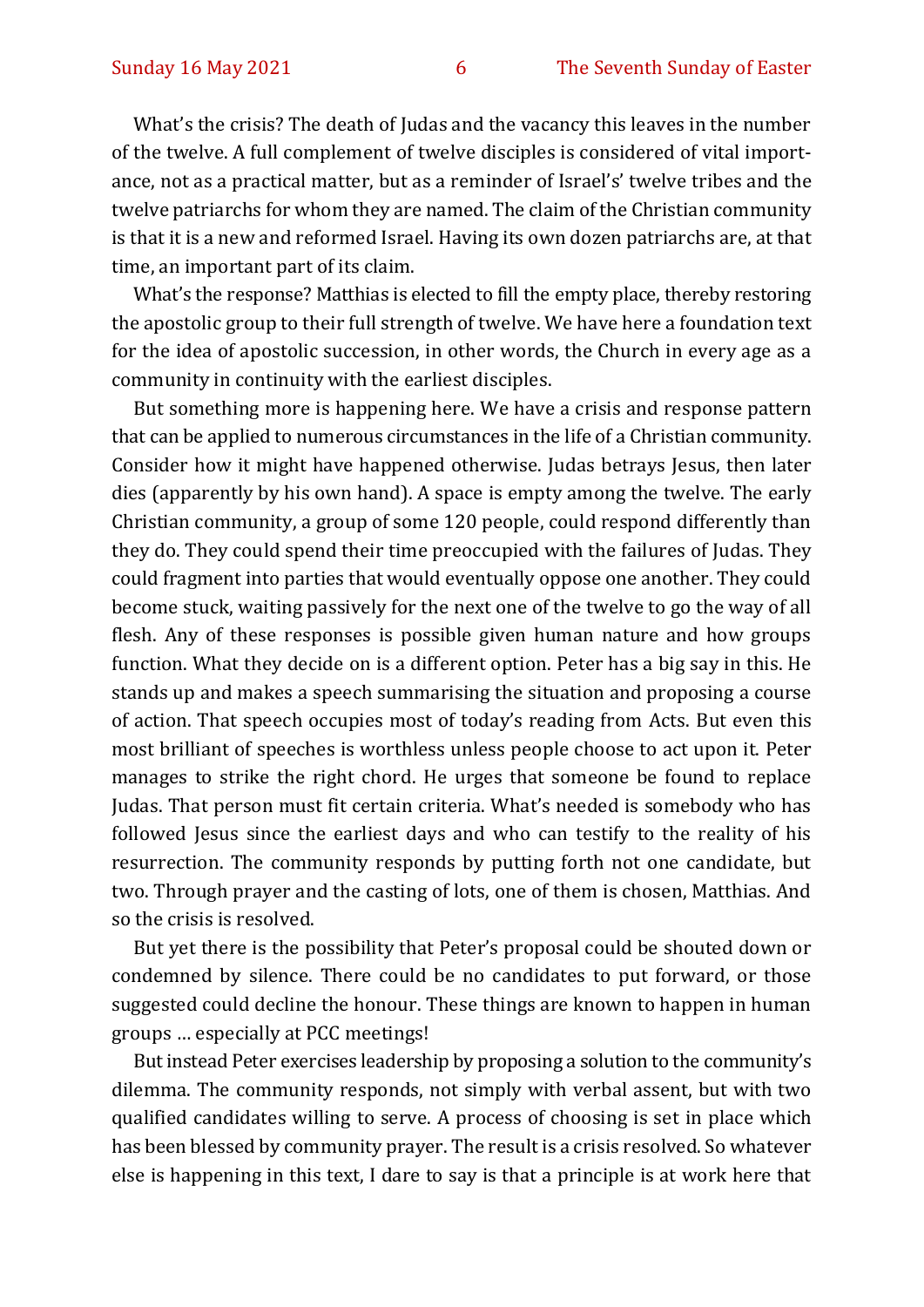can benefit the Church in every generation. Here's how I would try to express that principle: faithful response to a crisis involves bringing forth additional expressions of ministry. Sometimes, this seems obvious, but putting it into practice, it may not be obvious. In practice, groups and individuals often resort to other options, including those I mentioned earlier as refused by the original Christian community. These options include blaming somebody, becoming fragmented, and staying stuck. Each of these is a way of helping a crisis go from bad to worse. Each one is popular among individuals and groups.

Instead, those 120 Christians gathered together to exercise some trust in the God who raised Jesus from the dead and is not finished with any of us yet. They recognised themselves as a blessed community possessing gifts waiting to be put to use. They remember what God has brought them through already, in the light of which this deployment issue doesn't seem insurmountable. And so they respond to Peter's proposal. They put forth not just one qualified candidate, but two. They respond faithfully, leave the rest to God, and the result is a new twelfth apostle.

As we hear the story in Acts, it seems as though both Matthias and Justus step forward at this moment, urged on by those around them. They are not mentioned previously in the New Testament and they are not mentioned ever again. They simply come forth at the right time, when additional expressions of ministry are needed. At times of crisis, the Church needs additional forms of ministry. Do we dare to ask for such help? Do we dare believe God intends to provide it?

We might well recall the Old Testament story about the prophet Elisha, whose city was surrounded by the great army of a hostile king. Elisha's attendant was distraught about this, fearing the worst, but the prophet told him, 'Don't be afraid; for those who are with us are more than those who are with them.' Then Elisha prayed for his attendant. Lord, 'please open his eyes, that he may see.' So the Lord 'opened the eyes of the young man; and he saw: and behold, the mountain was full of horses and chariots of fire around Elisha' [2 Kings 6:15–17.]

So may we recognise that horses and chariots of fire surround us; additional forms of ministry waiting to be called when required? For whatever the crisis, far more numerous than the forces of destruction are the forces aligned with God. His horses and chariots of fire are always there on the mountain of our lives. AMEN

### **The Creed**

Do you believe and trust in God the Father, the source of all being and life, the one for whom we exist?

All **We believe and trust in him.**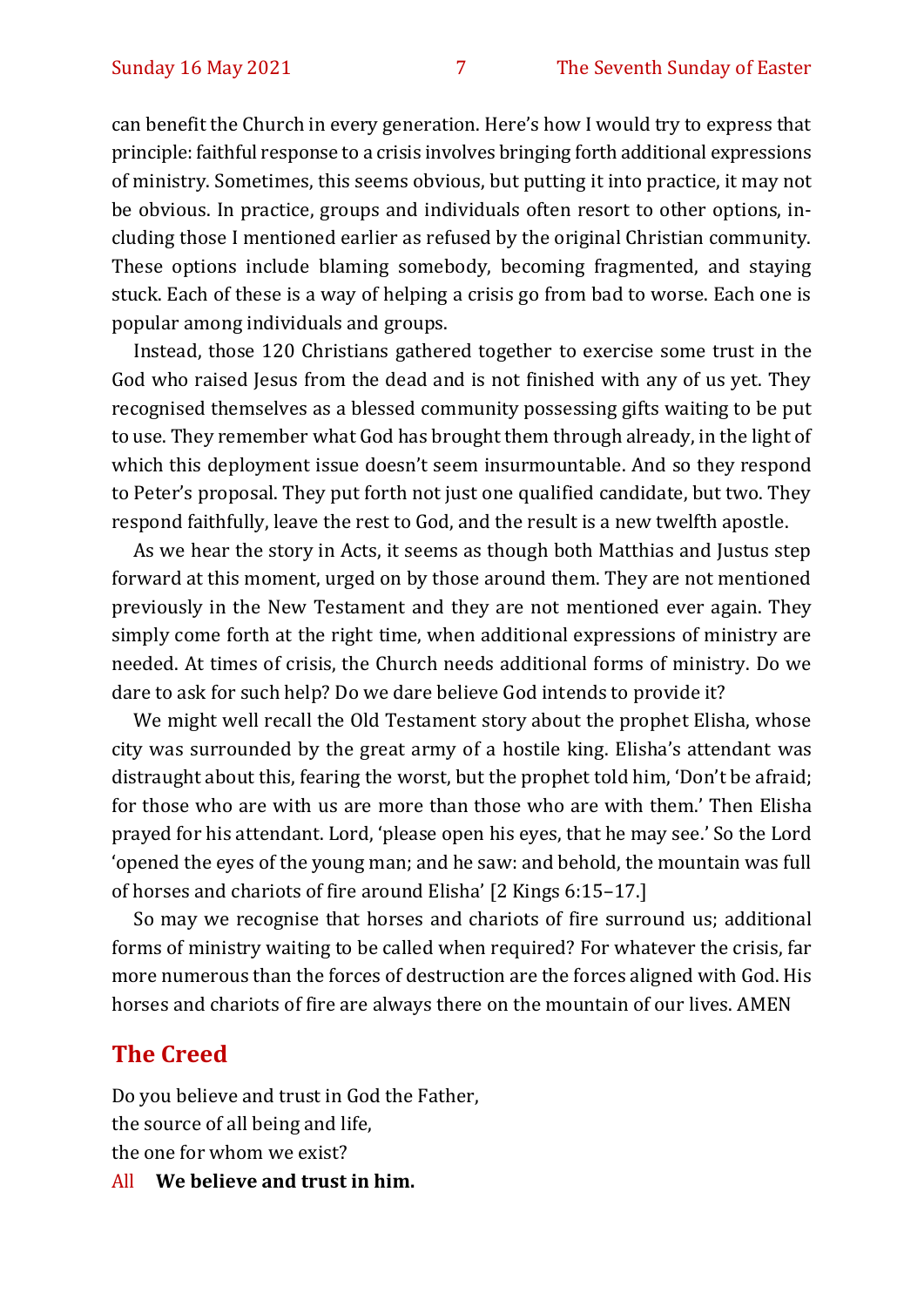Do you believe and trust in God the Son, who took our human nature, died for us and rose again?

### All **We believe and trust in him.**

Do you believe and trust in God the Holy Spirit, who gives life to the people of God and makes Christ known in the world?

### All **We believe and trust in him.**

This is the faith of the Church.

All **This is our faith. We believe and trust in one God, Father, Son and Holy Spirit. Amen.**

# **Prayers of intercession**

Let us pray to the Lord, who calls us to be one in him, and one with him.

*The Church of Christ* Lord, we thank you for the inestimable blessing of the incarnation of your Son. We cling to the comfort and reassurance that a living and loving relationship with him can bring us to a relationship that we value above all else. But as we gaze upwards, anchor us back to earth through the songs of the sorrowing, the faces of the hungry, demanding some practical demonstration of our love. As you have reached into our depths and drawn us to yourself, so make us open, freely to let you go; that you may return in unexpected power to change the world through us, in your name.

Lord, as you have entrusted us with your work on earth

All **make us worthy of that calling.**

*Creation, human society, the Sovereign and those in authority* Lord, inspire those who have power over the lives of others not just to find out what needs to be done, but to see that it is: not just to make promises, but to keep them. And, just as we wish this for those who wield great power in the world, help us also, within the limits of our own circumstances, to fulfil all that we undertake to do. Then, with your help and in your name, we can rebuild the world based on fairness and justice for all.

Lord, as you have entrusted us with your work on earth

All **make us worthy of that calling.**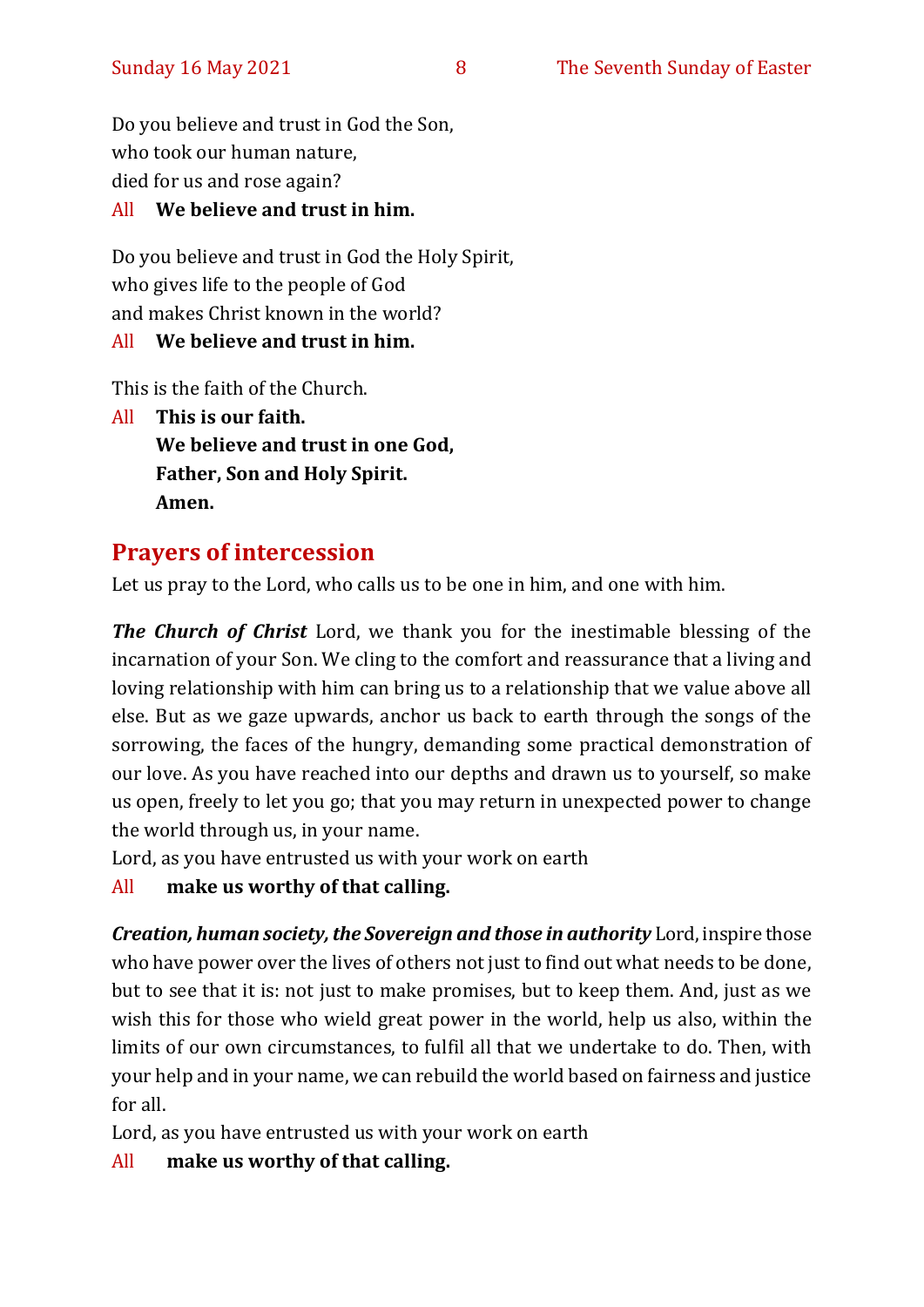*The local community* Lord, as you sent twelve disciples out into the world to spread the gospel, so we need small groups of people to spread a sense of belonging within our communities. Sustain and nurture, we pray, those that already exist and inspire others to form. Then together we can defuse any disharmony as it arises, and support one another in a virtuous circle of affirmation, grouping and regrouping like the living organism that it is.

Lord, as you have entrusted us with your work on earth

### All **make us worthy of that calling.**

*Those who suffer* Lord, you have asked us to cast all our anxieties on you because you care for us. And you have warned us of fiery ordeals ahead. Give us the strength, we pray, to withstand the trials that we may be asked to endure. And be with us when we call upon you for help for those who suffer, whether that be ourselves or those whom we love. Give us, through your Son's ascension, a new perspective on our usual limitations, the glory of a life set free from fear.

Lord, as you have entrusted us with your work on earth

### All **make us worthy of that calling.**

*The communion of saints* Lord, we thank you that at the last you have promised to set us free to know you, and to be known. Completely accepted in your love, we shall rest in you, Father, Son and Holy Spirit.

Lord, as you have entrusted us with your work on earth

### All **make us worthy of that calling.**

Merciful Father,

All **accept these prayers for the sake of your Son, our Saviour Jesus Christ. Amen.**

### **The peace**

The risen Christ came and stood among his disciples and said, 'Peace be with you.' Then were they glad when they saw the Lord. Alleluia.

The peace of the Lord be always with you,

### All **And also with you.**

HYMN 3 **[One thing I ask](https://www.youtube.com/watch?v=od8900719uY)** (please click on this link to hear the hymn)

The liturgy of the Communion Service appears below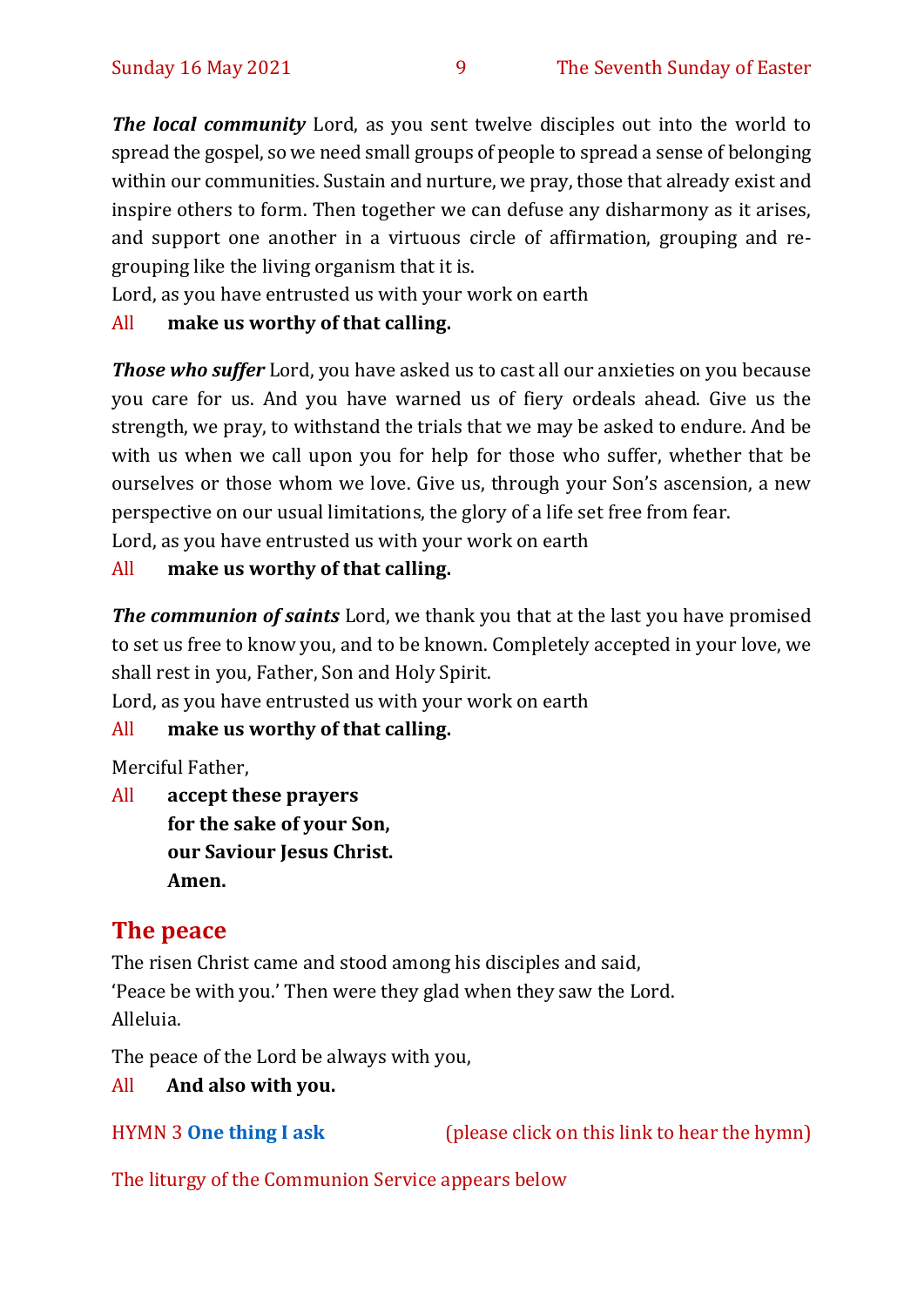### Sunday 16 May 2021 10 The Seventh Sunday of Easter

# The Dismissal

HYMN 4 **[Seek ye first](https://www.youtube.com/watch?v=94I07YCeqBs)** (please click on this link to hear the hymn)

God the Father,

by whose love Christ was raised from the dead,

open to you who believe the gates of everlasting life.

### All **Amen.**

God the Son,

who in bursting the grave has won a glorious victory, give you joy as you share the Easter faith.

### All **Amen.**

God the Holy Spirit,

whom the risen Lord breathed into his disciples,

empower you and fill you with Christ's peace.

### All **Amen.**

And the blessing of God the Almighty:

Father, Son, and Holy Spirit,

be with you now and remain with you always.

### All **Amen.**

Go in peace to love and serve the Lord.

### All **In the name of Christ. Amen.**

Alleluia, Christ is risen!

### All **He is risen indeed! Alleluia!**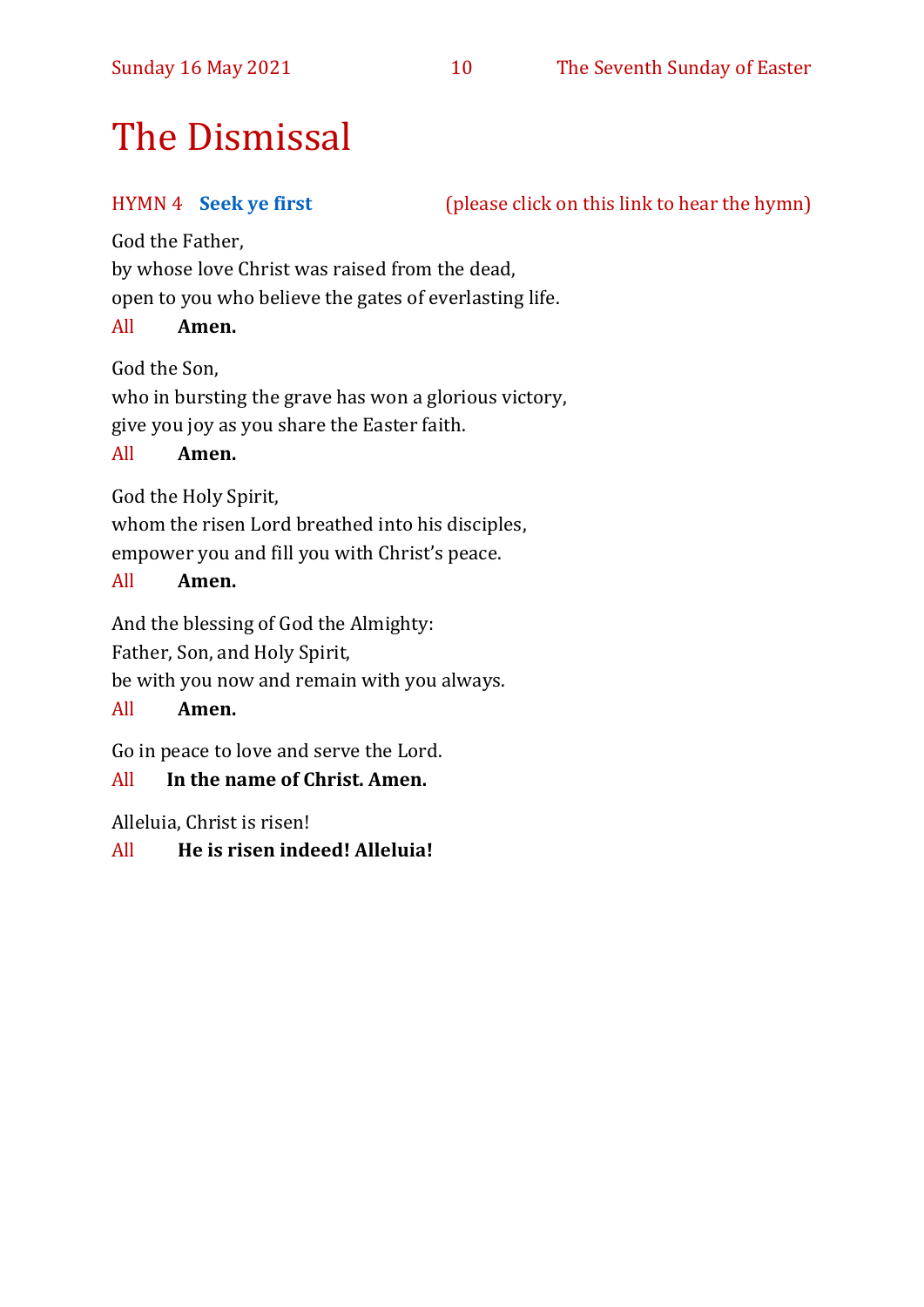# The Liturgy of the Sacrament

# Eucharistic Prayer (prayer E)

The Lord be with you

### All **and also with you.**

Lift up your hearts.

### All **We lift them to the Lord.**

Let us give thanks to the Lord our God.

### All **It is right to give thanks and praise.**

Father, you made the world and love your creation. You gave your Son Jesus Christ to be our Saviour. His dying and rising have set us free from sin and death. And so we gladly thank you, with saints and angels praising you, and saying,

All **Holy, holy, holy Lord, God of power and might, heaven and earth are full of your glory. Hosanna in the highest. Blessed is he who comes in the name of the Lord. Hosanna in the highest.**

We praise and bless you, loving Father, through Jesus Christ, our Lord; and as we obey his command, send your Holy Spirit, that broken bread and wine outpoured may be for us the body and blood of your dear Son.

On the night before he died he had supper with his friends and, taking bread, he praised you. He broke the bread, gave it to them and said: Take, eat; this is my body which is given for you; do this in remembrance of me.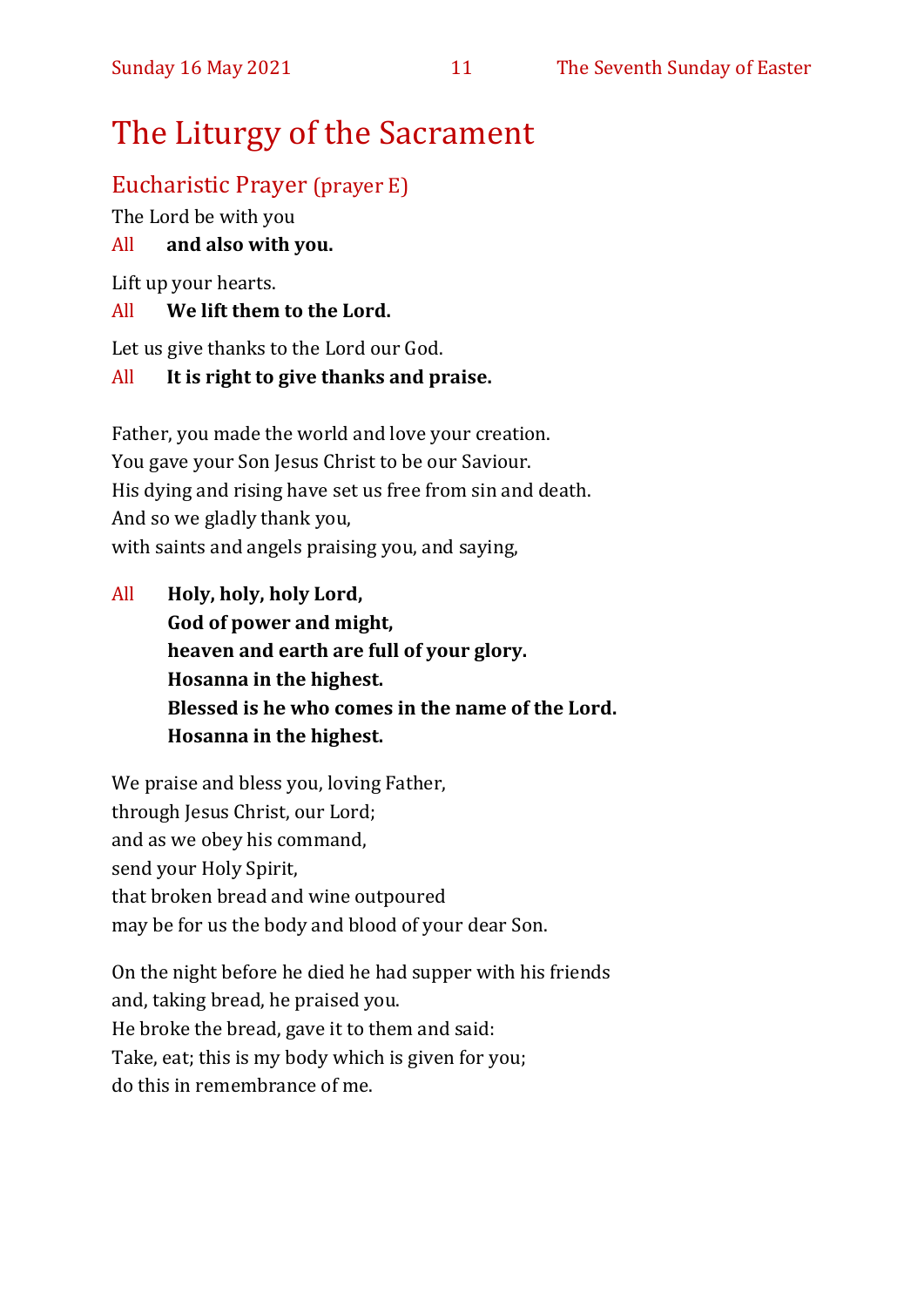When supper was ended he took the cup of wine. Again he praised you, gave it to them and said: Drink this, all of you; this is my blood of the new covenant, which is shed for you and for many for the forgiveness of sins. Do this, as often as you drink it, in remembrance of me.

So, Father, we remember all that Jesus did, in him we plead with confidence his sacrifice made once for all upon the cross.

Bringing before you the bread of life and cup of salvation, we proclaim his death and resurrection until he comes in glory.

Great is the mystery of faith:

# All **Christ has died. Christ is risen. Christ will come again.**

Lord of all life, help us to work together for that day when your kingdom comes and justice and mercy will be seen in all the earth.

Look with favour on your people, gather us in your loving arms and bring us with all the saints to feast at your table in heaven.

Through Christ, and with Christ, and in Christ, in the unity of the Holy Spirit, all honour and glory are yours, O loving Father, for ever and ever.

All **Amen.**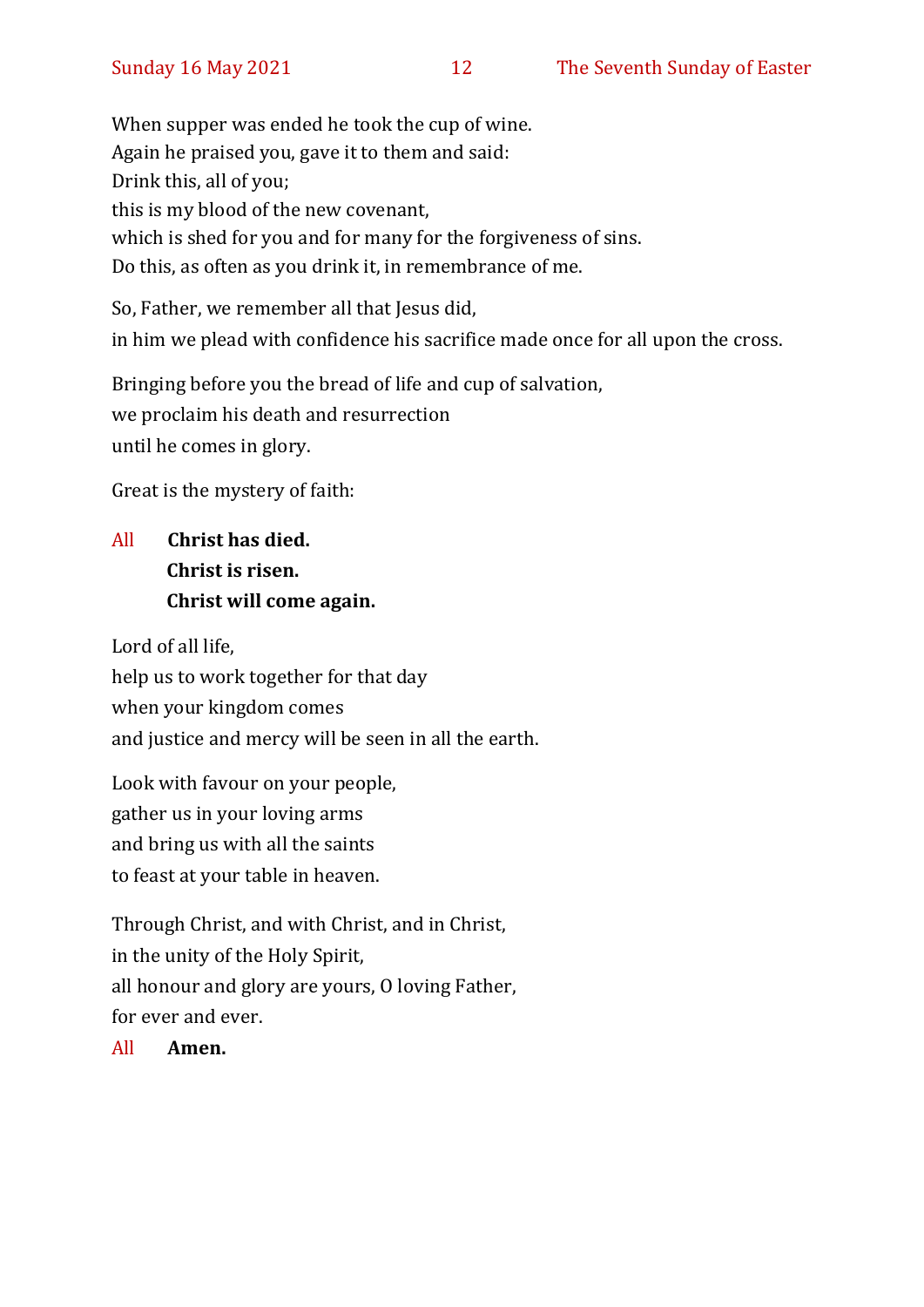# The Lord's Prayer

As our Saviour taught us, so we pray

All **Our Father in heaven, hallowed be your name, your kingdom come, your will be done, on earth as in heaven. Give us today our daily bread. Forgive us our sins as we forgive those who sin against us. Lead us not into temptation but deliver us from evil. For the kingdom, the power,** 

**and the glory are yours now and for ever. Amen.**

# Breaking of the Bread

We break this bread to share in the body of Christ.

- All **Though we are many, we are one body, because we all share in one bread.**
- All **Lamb of God,**

**you take away the sin of the world, have mercy on us.**

**Lamb of God, you take away the sin of the world, have mercy on us.**

**Lamb of God, you take away the sin of the world, grant us peace.**

Draw near with faith. Receive the body of our Lord Jesus Christ which he gave for you, and his blood which he shed for you. Eat and drink in remembrance that he died for you, and feed on him in your hearts by faith with thanksgiving.